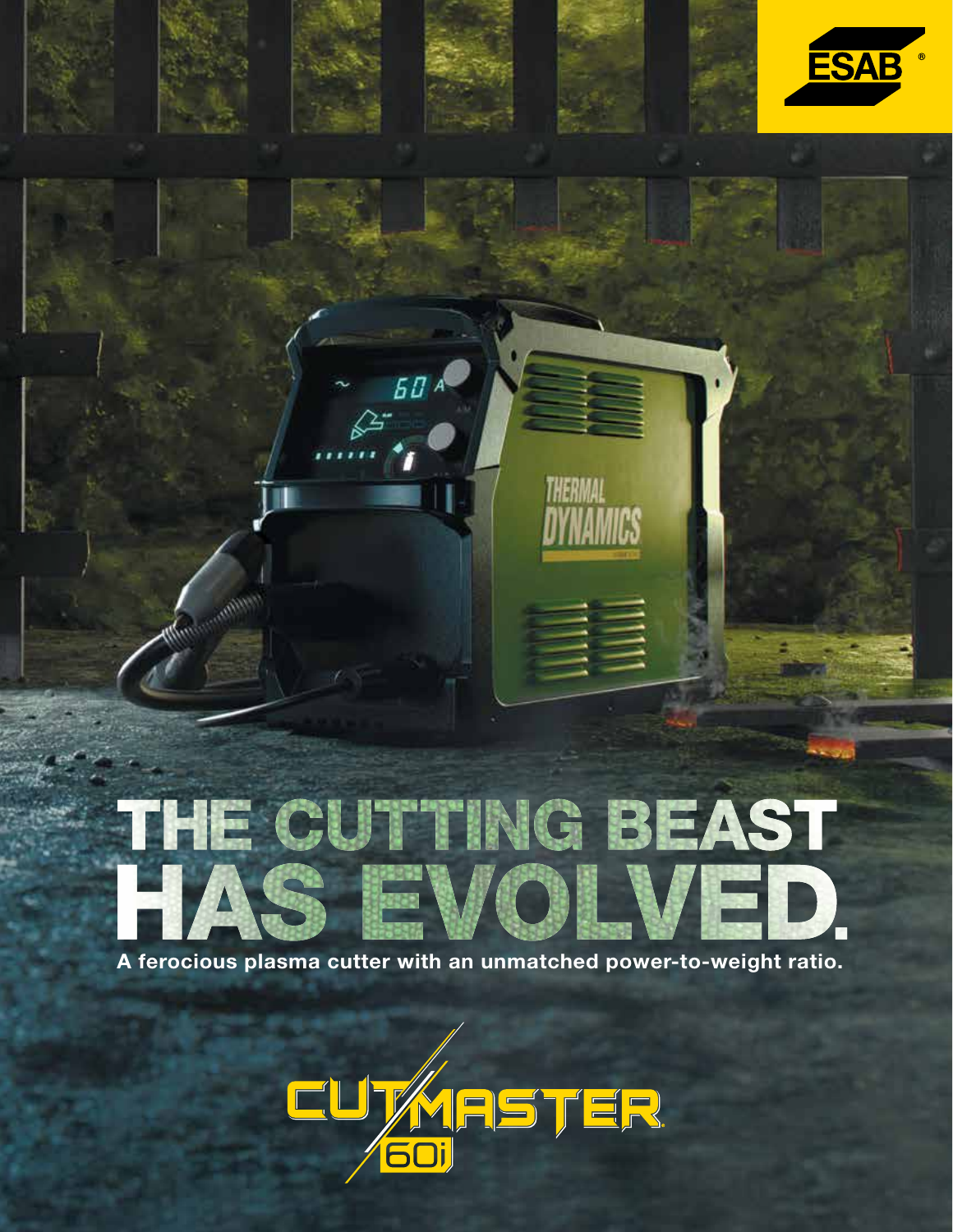THE THERMAL DYNAMICS CUTMASTER 60i IS ON THE LOOSE. IT'S SERIOUSLY CAPABLE, CAN SLASH THROUGH A MULTITUDE OF METALS, AND NEVER BACKS DOWN, FROM FIRST CUT TO CLEANUP. CUTMASTER 60i IS ONLY FROM ESAB, AND IT'S THE ONLY PORTABLE MACHINE THAT GIVES YOU THIS MUCH POWER. ARE YOU READY TO UNLEASH THE BEAST?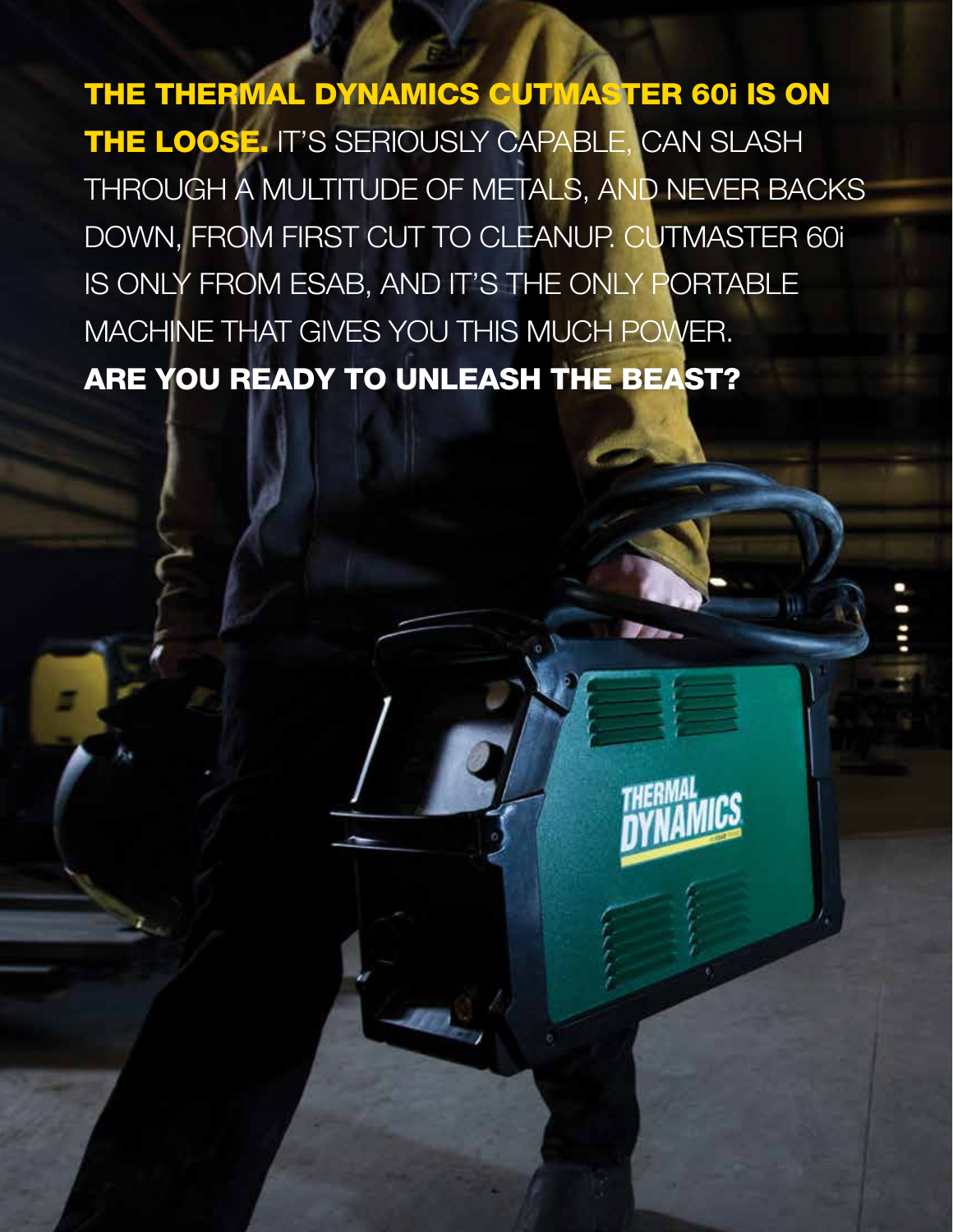### VICIOUS CUTTING AND PIERCING CAPACITY.

Cutmaster 60i now has 16.6% more cutting and piercing capacity to get jobs done faster and cleaner. And it's more than 20 pounds lighter than the competition, giving you the portability to dominate the most demanding jobs. With a wide range of available cutting and gouging nozzles, you can harness Cutmaster 60i's power like never before.

#### Increased cut capacity and cut speed – Cutmaster 60i's recommended cut capacity is 3/4 inch

with a maximum sever of 1 1/2 inches and a 3/4-inch pierce.

Superior duty cycle - Cut more, faster, longer. The machine's duty cycle of 50% at 60 A while cutting half-inch mild steel equates to a 7.6 kW power supply rating – the highest output in its class.

**Rugged roll cage** – With multiple lift points, the sturdy four-handle roll cage makes it easy to transport your Cutmaster 60i where you need to – including outdoors. The machine's IP23S protection rating proves it's hardy enough to face whatever elements come your way.

Automatic multi-voltage detection – From 200 to 480 V, the system senses what type of power you're hooked up to and adjusts accordingly so you don't waste any time manually tweaking your settings.

Generator reliable - Say goodbye to issues caused by power fluctuations and spikes when connected to a generator. Cutmaster 60i's power factor correction ensures no disruptions in cutting performance.

1ph and 3ph power – Cutmaster 60i is available in both single-phase and three-phase configurations with the ability to run torches up to 75 ft. in length.

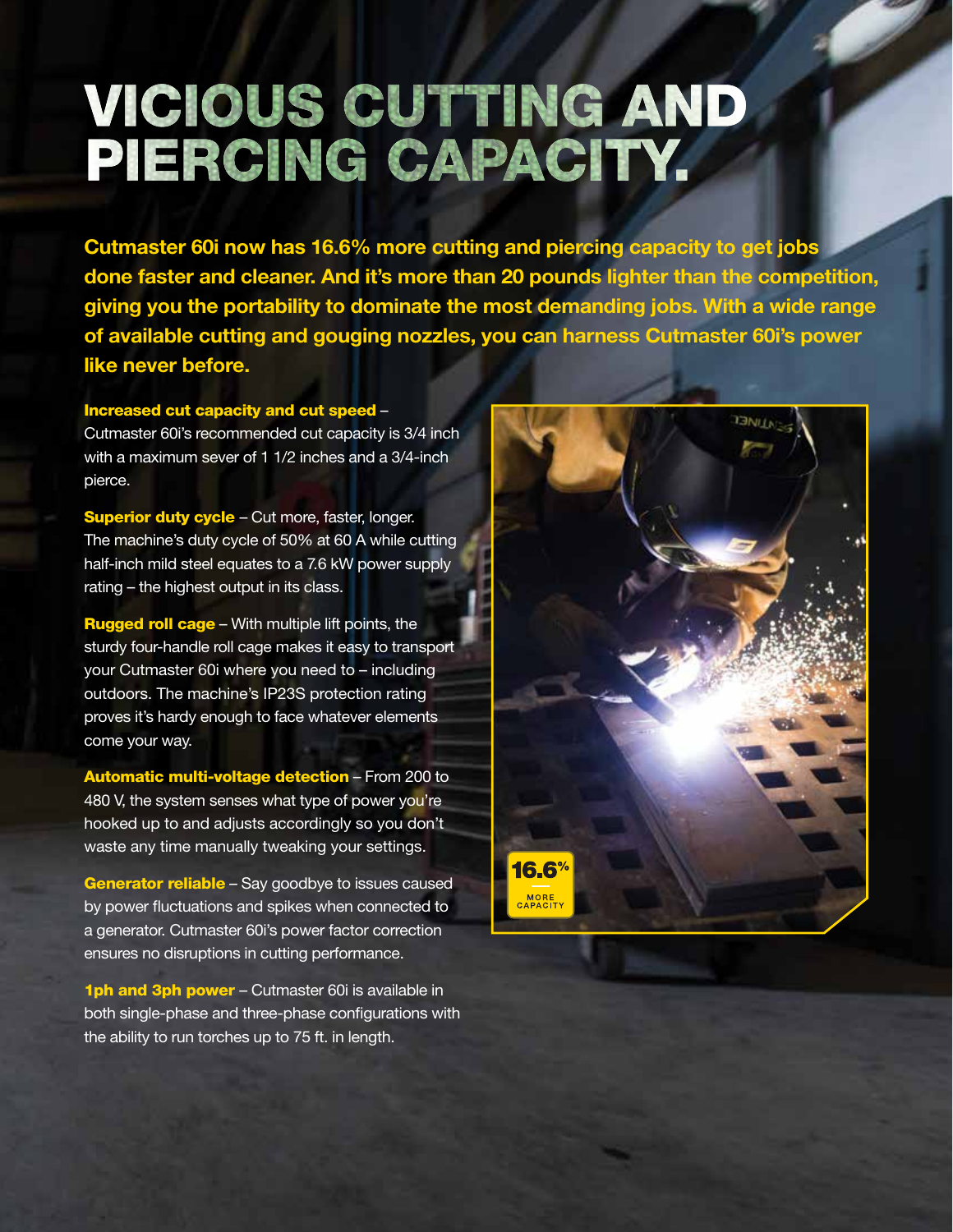# INSANE CUTTING ARC.

Cutmaster 60i doesn't play around when it comes to cut capacity or cut speed. It isn't afraid to prove it, slicing through mild steel, aluminum, and stainless steel and plowing a perfect groove when gouging. And the improved SL60QD™ 1Torch® with our innovative Cutmaster Black Series extended life consumables help you achieve your best cuts.



Cutmaster Black Series extended life consumables – Cutmaster Black Series electrodes are designed to operate 60% longer than standard consumables before needing to be replaced. So you get maximum productivity and excellent performance that lasts.

**Only three consumable parts – That means fewer parts to keep on hand and quicker changes, so you can** keep burning and earning.



Long arc stretch – When you're in an odd position or trying to hit a corner, Cutmaster 60i's extra-long arc will stretch to keep constant contact with the workpiece.

Modes of operation - The machine also has four modes of operation – twice as many as competitors – cut mode, expanded metal cutting mode, gouging mode, and latch mode, which allows you to lock in so you can focus on what's important: cutting.



**SL60QD 1Torch** – This torch has a lot going for it. First, it's compatible with the entire Cutmaster family and other outfits in the industry. Second, "QD" stands for quick disconnect, meaning the leads can be separated from the torch. It's a feature fabricators asked for, giving you the option of replacing only what you need to replace. The result? More affordable maintenance and repair – and more money in your pocket.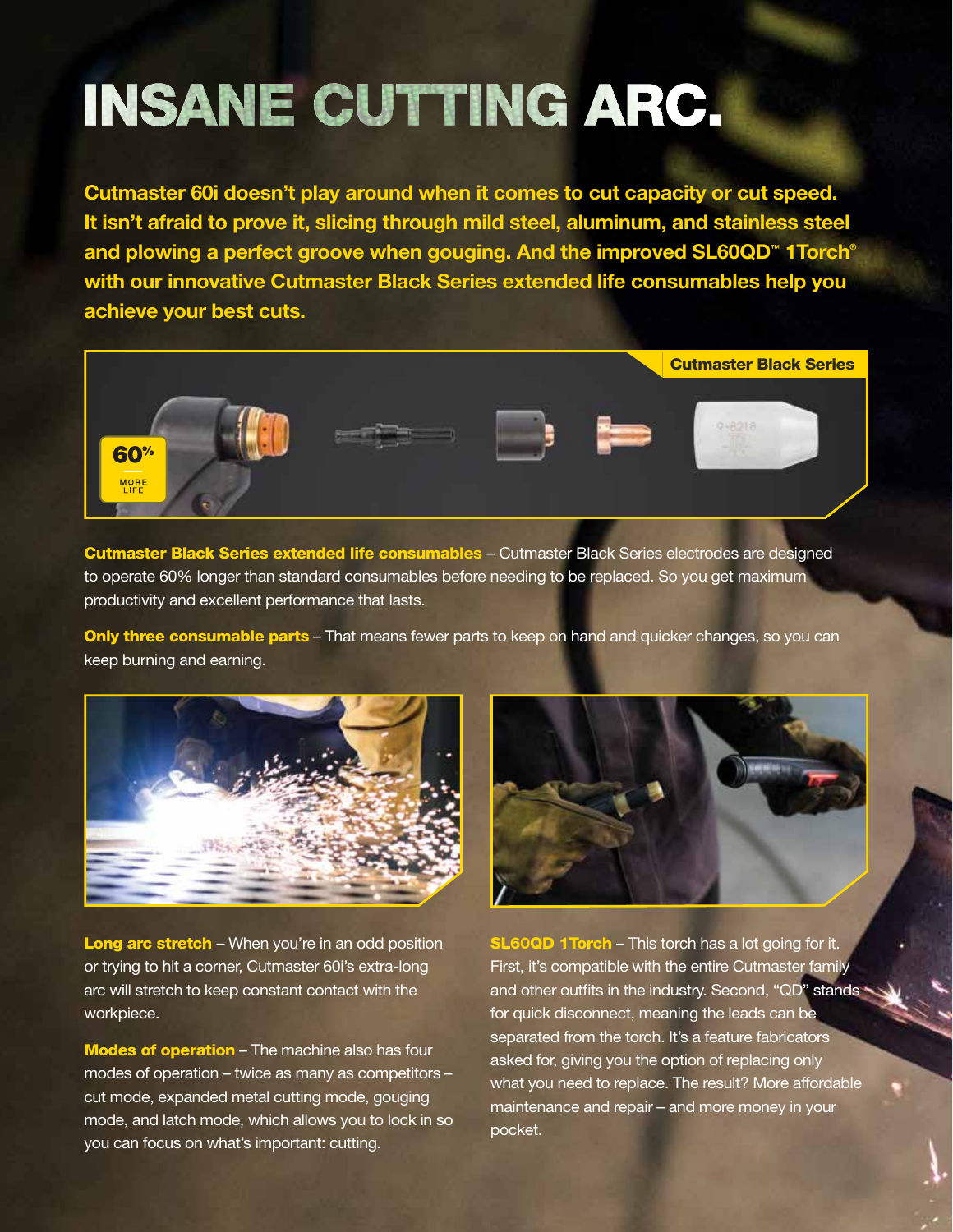## DIAL INTO BEAST MODE.

Prepare to feel unstoppable. From first cut to cleanup, day in and day out, you'll be able to stare down any challenge with Cutmaster 60i on your side.

**Durable LED display** – The system's large, high-visibility display allows for easy viewing of all machine settings from a distance. The intuitive, easy-to-use display instantly provides the necessary feedback for keeping your settings and cut quality optimized.

Gas optimizer - This unique technology precisely regulates air pressure, ensuring premium cut quality and performance. When you set amperage and select torch type, torch lead length, and mode of operation, you're visually prompted to adjust gas pressure accordingly while still having the flexibility to tweak that setting to your liking.



Consumables end-of-life indicator – Cutmaster 60i's end-of-life indicator monitors the remaining life of the consumable parts and alerts you when it's time to replace, maintaining optimal performance and cut quality.

Consumables configuration guide – Look to the top of the power source for easy-to-follow instructions on how the consumables work together. Need more info? There's a quick-start guide in the box that'll have you up and running in no time.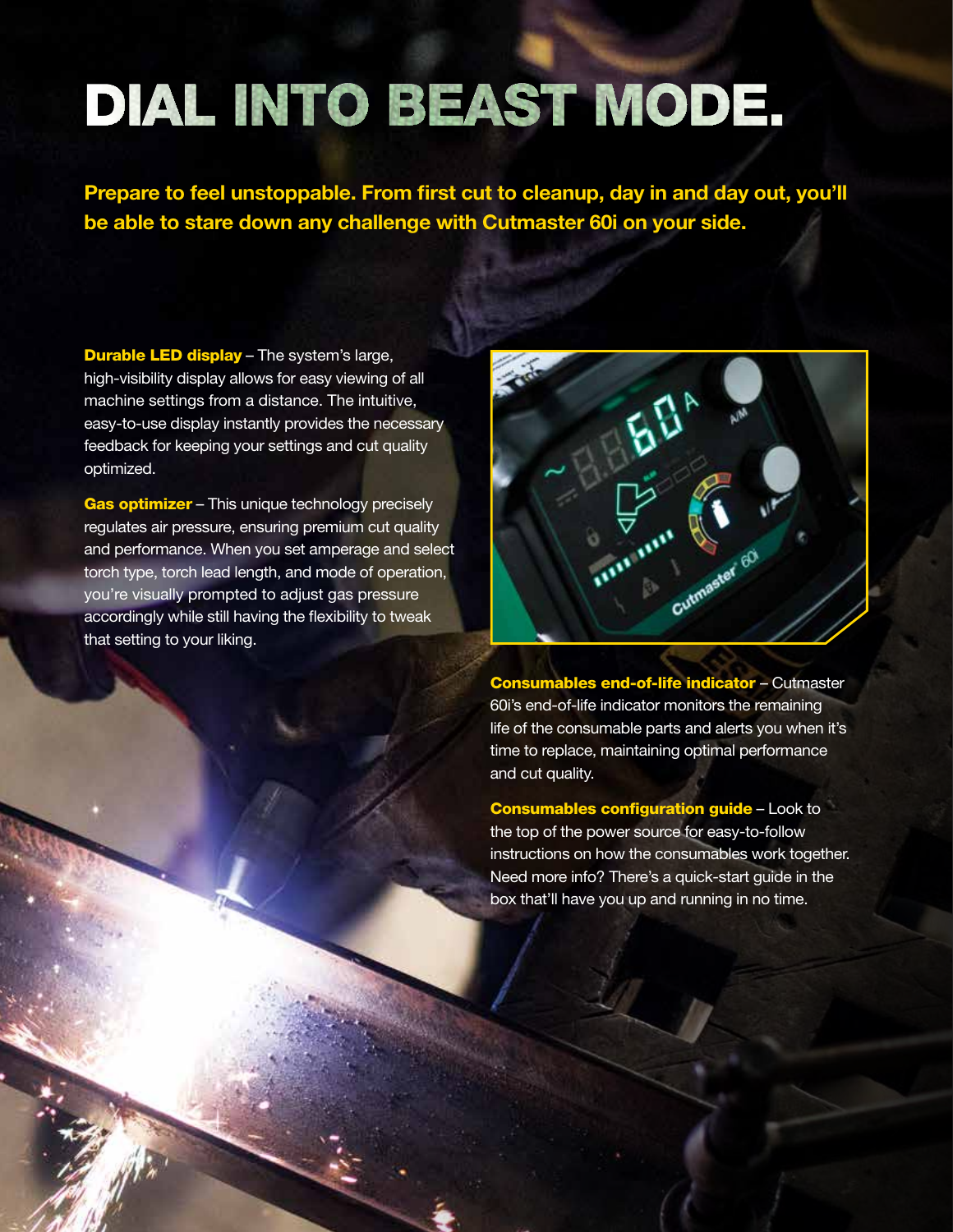# THE SHOCKING DETAILS.

As if the power, cutting prowess, and usability weren't enough, there's more. Cutmaster 60i has an industry-leading, four-year, handle-to-handle warranty, and a full-year warranty on the torch and leads. That's an extra 365 days of protection you'll get with us that you won't get anywhere else, and it's backed by Thermal Dynamics' 60 years of experience in the field.

#### INCLUDED ACCESSORIES

- SL60QD 1Torch with lead
- **Work lead with ground clamp**
- Full set of 60 A consumables for out-of-the-box cutting, including two 60 A cutting tips, three drag tips, and a gouging tip
- Spare parts kit
- **Operating manual and** quick-start guide





Every Cutmaster 60i includes a full range of consumables with several amperage sizes of cutting and gouging nozzles. Whether you're drag cutting, gouging, shield cap cutting, or working on another application, Cutmaster 60i comes ready to rumble out of the box.



#### MECHPAK MECHANIZED PACKAGE.

The MechPak mechanized package is now available for Cutmaster 60i, making it easy to hook up to a cutting table for semiautomatic cutting processes. MechPak comes with everything you need to get started, including an SL100 mechanized torch (25 ft. or 50 ft.), remote pendant, lead with ATC connection, and consumables.



#### GET THE TOTAL FABRICATION PACKAGE.

Sentinel<sup>™</sup> A50 is an excellently balanced, supremely equipped auto-darkening hood with a full range of shades, including the perfectly matched plasma cutting shades 6–7. And Rebel™ 205 AC/DC is the only true all-process welding machine of its kind. Combine them with Cutmaster 60i and gain the ability to cut or weld anything, anywhere. Learn more at esab.com/sentinel and esab.com/rebel205.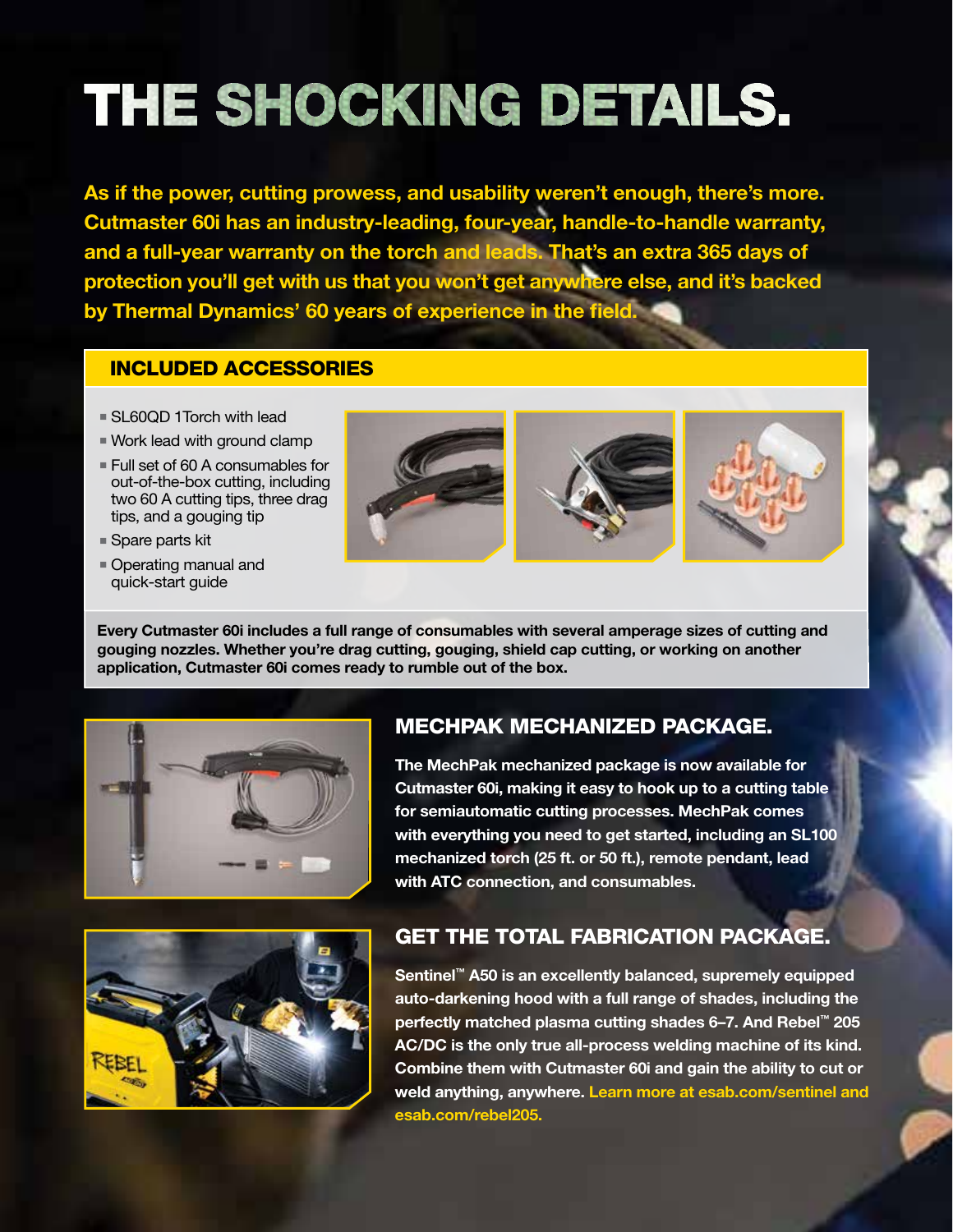| <b>SPECIFICATIONS</b>                       |                                                                                                                   |
|---------------------------------------------|-------------------------------------------------------------------------------------------------------------------|
| Amperage Output                             | 10-60 A, continuously adjustable                                                                                  |
| Open-Circuit Voltage (OCV)                  | 300 V                                                                                                             |
| Input Voltage                               | 208-480 VAC ± 10% (1ph or 3ph)                                                                                    |
| <b>Rated Duty Cycle</b>                     | 50% @ 60 A<br>60% @ 50 A<br>100% @ 40 A                                                                           |
| Amperage Draw                               | 43 A @ 208 V<br>39 A @ 230 V<br>19 A @ 480 V                                                                      |
| <b>Enclosure Rating</b>                     | IP <sub>23</sub> S                                                                                                |
| Input Power Cable and Plug                  | 9 ft. (2.7 m) 1ph 8 AWG 3/C with NEMA 6-50P plug<br>(prewired)<br>9 ft. (2.7 m) 3ph 12 AWG 4/C cable without plug |
| Work Lead with Ground Clamp                 | 20 ft. (6 m) #8 work cable with 50 mm connection                                                                  |
| <b>Gas Requirements</b>                     | Compressed air                                                                                                    |
| <b>Operating Temperature Range</b>          | 32°F-122°F (0°C-50°C)                                                                                             |
| Input Pressure                              | 90-125 psi max (8.6 bar)                                                                                          |
| Air Flow Requirements (cutting and gouging) | 300-500 cfh (142-235 l/s)                                                                                         |
| <b>Recommended Cut</b>                      | Up to 3/4 in. (20 mm)                                                                                             |
| <b>Maximum Sever</b>                        | 1 1/2 in. (38 mm)                                                                                                 |
| <b>Pierce Rating</b>                        | 3/4 in. (20 mm)                                                                                                   |
| <b>Torch Duty Cycle</b>                     | 100% at 60 A @ 400 cfh air flow                                                                                   |
| Recommended Generator Size                  | 15 kW (at full output)                                                                                            |
| Torches (for use with Cutmaster 60i)        | SL60QD 1Torch (supplied)<br>SL60/SL100 1Torch<br>SL100 Mechanized 1Torch<br><b>SL100SLV Automated 1Torch</b>      |
| <b>ORDERING INFORMATION</b>                 |                                                                                                                   |

#### ORDERING INFORMATION

| Cutmaster 60i SL60QD 1Torch 75 deg. 20 ft. 208-480 V 1ph | $1 - 5630 - 1X$ |
|----------------------------------------------------------|-----------------|
| Cutmaster 60i SL60QD 1Torch 75 deg. 50 ft. 208-480 V 1ph | $1 - 5631 - 1X$ |
| Cutmaster 60i SL60QD 1Torch 75 deg. 20 ft. 208-480 V 3ph | 1-5630-2X       |
| Cutmaster 60i SL60QD 1Torch 75 deg. 50 ft. 208-480 V 3ph | 1-5631-2X       |

There's more where Cutmaster 60i came from. If it's not exactly what you need, ask your distributor about Cutmaster 42 (40 A), Cutmaster 58 (60 A), Cutmaster 82 (80 A), Cutmaster 102 (100 A), or Cutmaster 152 (120 A).

#### UNLEASH THE BEAST.

Seize the unmatched power and portability of Cutmaster 60i at esab.com/beast.